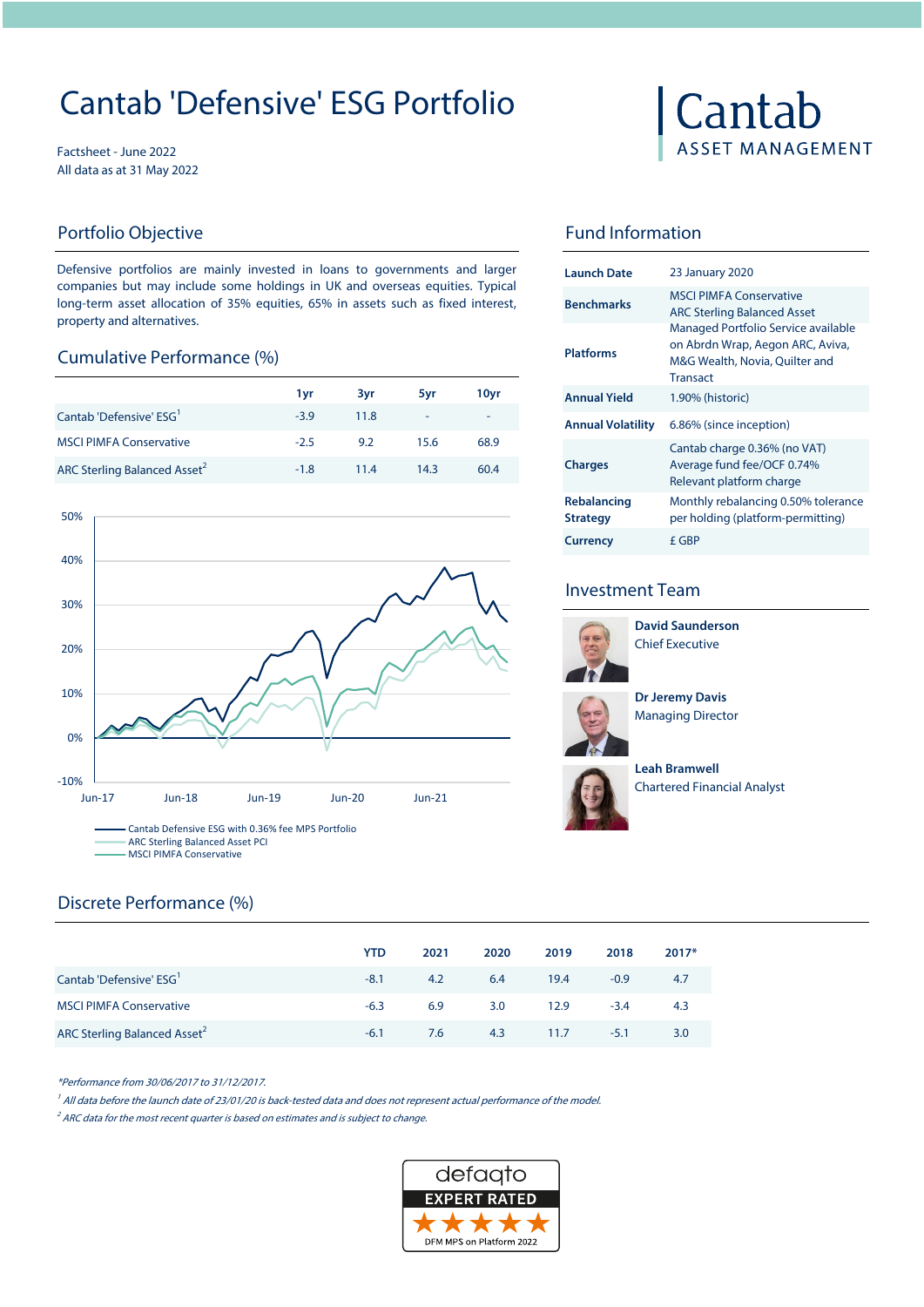



#### Important Information

Risks: As with all equity-based and bond-based investments, the value and the income therefrom can fall as well as rise and you may not get back all the money that you invested. The value of overseas securities will be influenced by the rate of exchange which is used to convert these to sterling. This should therefore be viewed as a medium to long-term investment. Past performance is not a guide to the future. Please be aware that if you decide to cancel, and in the meantime the value of your investment has fallen, you may not receive back the full amount you invested. While recommended investment transactions remain pending, investment markets may rise or fall so there is potential for loss of income or growth. Further, if you cancel your application during a cooling off period, you will receive back the lesser of your application amount and its market value.

The MSCI information may only be used for your internal use, may not be reproduced or redisseminated in any form and may not be used as a basis for or a component of any financial instruments or products or indices. None of the MSCI information is intended to constitute investment advice or a recommendation to make (or refrain from making) any kind of investment decision and may not be relied on as such. Historical data and analysis should not be taken as an indication or quarantee of any future performance analysis, forecast or prediction. The MSCI information is provided on an "as is" basis and the user of this information assumes the entire risk of any use made of this information. MSCI, each of its affiliates and each other person involved in or related to compiling, computing or creating any MSCI information (collectively, the "MSCI parties") expressly disclaims all warranties (including, without limitation, any warranties of originality, accuracy, completeness, timeliness, non-infringement, merchantability and fitness for a particular purpose) with respect to this information. Without limiting any of the foregoing, in no event shall any MSCI party have any liability for any direct, indirect, special, incidental, punitive, consequential (including, without limitation, lost profits) or any other damages (www.msci. com).

ESG Performance Warning: It is important to note that in selecting ESG investments, a screening out process has taken place which eliminates many investments potentially providing good financial returns. By reducing the universe of possible investments, the investment performance of ESG portfolios might be less than that potentially produced by selecting from the larger unscreened universe.

# cantabam.com

020 3651 0570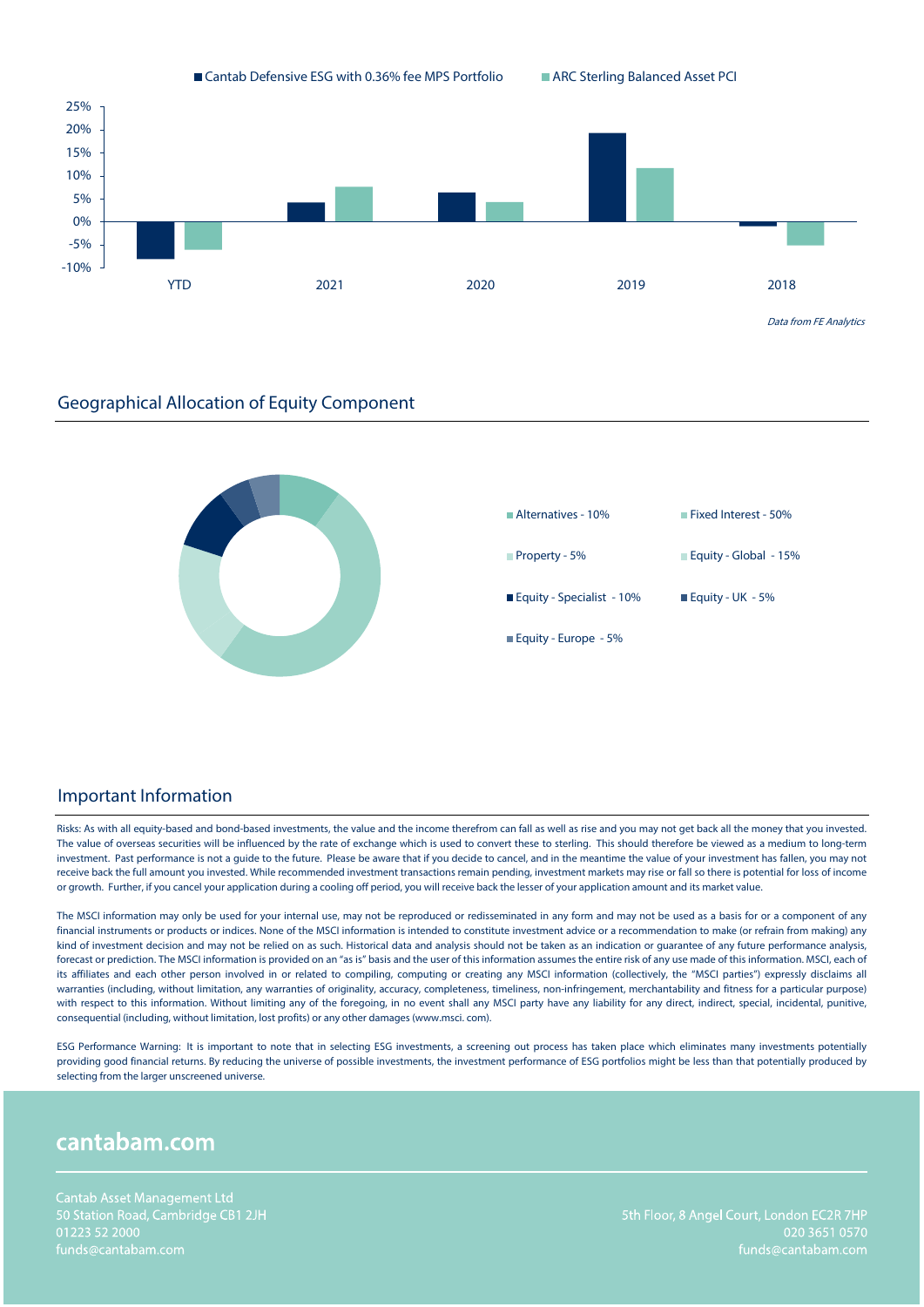# Cantab 'Cautious' ESG Portfolio

Factsheet - June 2022 All data as at 31 May 2022

### Portfolio Objective **Fund Information**

Cautious portfolios include holdings in UK and overseas equities, together with loans to governments and larger companies. Typical long-term asset allocation of 45% equities, 55% in assets such as fixed interest, property and alternatives.

#### Cumulative Performance (%)

|        |      |      |        |                          | Transact                                             |
|--------|------|------|--------|--------------------------|------------------------------------------------------|
| 1 vr   | 3yr  | 5vr  | 10yr   | <b>Annual Yield</b>      | 1.66% (historic)                                     |
| $-2.5$ | 17.5 | ٠    | $\sim$ | <b>Annual Volatility</b> | 8.21% (since inception)                              |
| $-2.5$ | 9.2  | 15.6 | 68.9   |                          | Cantab charge 0.36% (no                              |
| $-1.8$ | 11.4 | 14.3 | 60.4   | <b>Charges</b>           | Average fund fee/OCF 0.8<br>Relevant platform charge |
|        |      |      |        |                          |                                                      |



# Cantab **ASSET MANAGEMENT**

| <b>Launch Date</b>             | <b>23 January 2020</b>                                                                                                       |
|--------------------------------|------------------------------------------------------------------------------------------------------------------------------|
| <b>Benchmarks</b>              | <b>MSCLPIMEA Conservative</b><br><b>ARC Sterling Balanced Asset</b>                                                          |
| <b>Platforms</b>               | Managed Portfolio Service available<br>on Abrdn Wrap, Aegon ARC, Aviva,<br>M&G Wealth, Novia, Quilter and<br><b>Transact</b> |
| <b>Annual Yield</b>            | 1.66% (historic)                                                                                                             |
| <b>Annual Volatility</b>       | 8.21% (since inception)                                                                                                      |
| <b>Charges</b>                 | Cantab charge 0.36% (no VAT)<br>Average fund fee/OCF 0.81%<br>Relevant platform charge                                       |
| Rebalancing<br><b>Strategy</b> | Monthly rebalancing 0.50% tolerance<br>per holding (platform-permitting)                                                     |
| <b>Currency</b>                | f GBP                                                                                                                        |

### Investment Team



Chief Executive **David Saunderson**





**Leah Bramwell**  Chartered Financial Analyst

# Discrete Performance (%)

|                                          | <b>YTD</b> | 2021 | 2020 | 2019          | 2018   | $2017*$ |
|------------------------------------------|------------|------|------|---------------|--------|---------|
| Cantab 'Cautious' ESG <sup>1</sup>       | $-9.1$     | 8.8  | 8.7  | $20.1$ $-1.1$ |        | 5.3     |
| <b>MSCI PIMFA Conservative</b>           | $-6.3$     | 6.9  | 3.0  | 12.9          | $-3.4$ | 4.3     |
| ARC Sterling Balanced Asset <sup>2</sup> | $-6.1$     | 7.6  |      | 4.3 11.7      | $-5.1$ | 3.0     |

\*Performance from 30/06/2017 to 31/12/2017.

<sup>1</sup> All data before the launch date of 23/01/20 is back-tested data and does not represent actual performance of the model.

 $2^2$  ARC data for the most recent quarter is based on estimates and is subject to change.

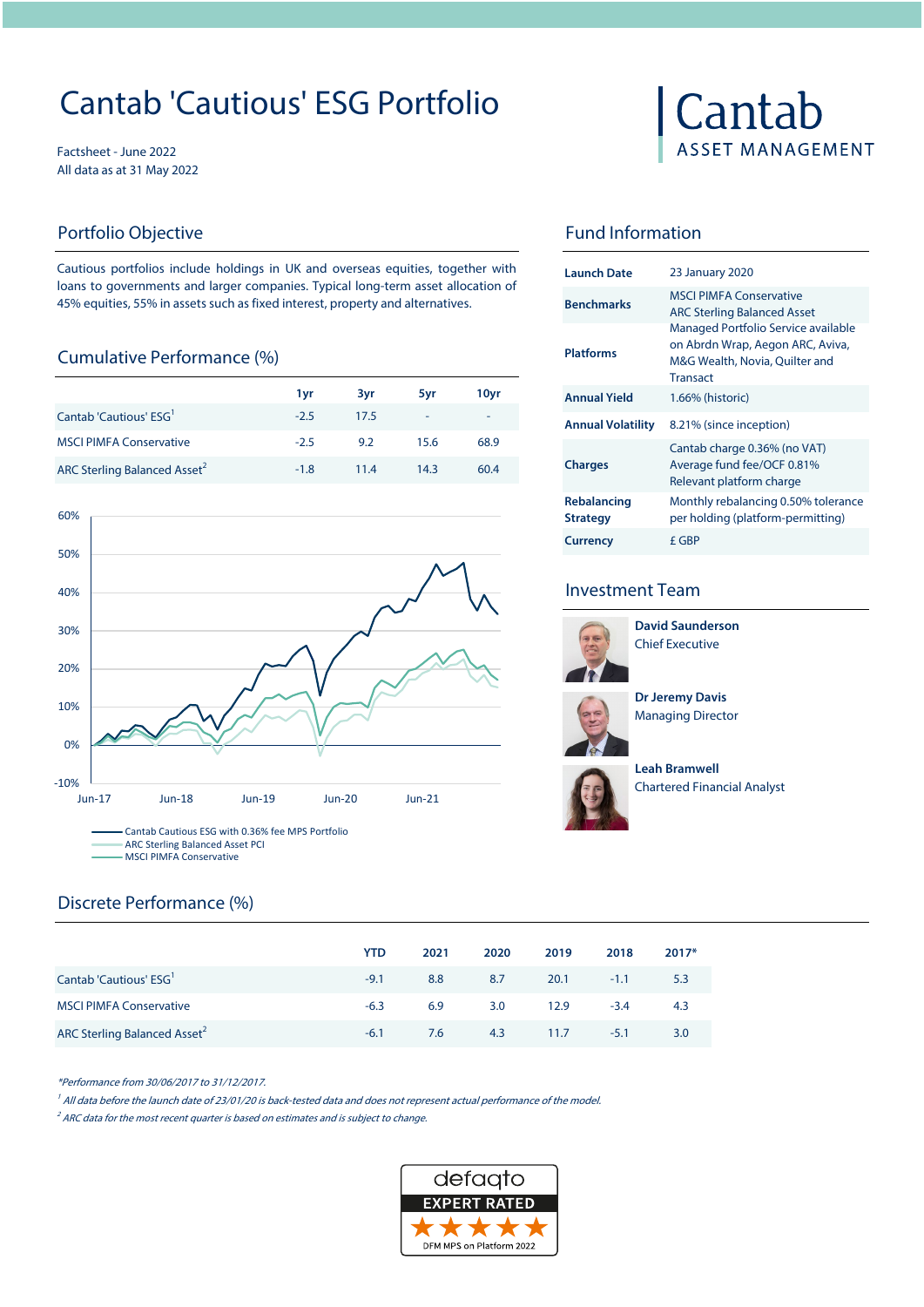



#### Important Information

Risks: As with all equity-based and bond-based investments, the value and the income therefrom can fall as well as rise and you may not get back all the money that you invested. The value of overseas securities will be influenced by the rate of exchange which is used to convert these to sterling. This should therefore be viewed as a medium to long-term investment. Past performance is not a guide to the future. Please be aware that if you decide to cancel, and in the meantime the value of your investment has fallen, you may not receive back the full amount you invested. While recommended investment transactions remain pending, investment markets may rise or fall so there is potential for loss of income or growth. Further, if you cancel your application during a cooling off period, you will receive back the lesser of your application amount and its market value.

The MSCI information may only be used for your internal use, may not be reproduced or redisseminated in any form and may not be used as a basis for or a component of any financial instruments or products or indices. None of the MSCI information is intended to constitute investment advice or a recommendation to make (or refrain from making) any kind of investment decision and may not be relied on as such. Historical data and analysis should not be taken as an indication or quarantee of any future performance analysis, forecast or prediction. The MSCI information is provided on an "as is" basis and the user of this information assumes the entire risk of any use made of this information. MSCI, each of its affiliates and each other person involved in or related to compiling, computing or creating any MSCI information (collectively, the "MSCI parties") expressly disclaims all warranties (including, without limitation, any warranties of originality, accuracy, completeness, timeliness, non-infringement, merchantability and fitness for a particular purpose) with respect to this information. Without limiting any of the foregoing, in no event shall any MSCI party have any liability for any direct, indirect, special, incidental, punitive, consequential (including, without limitation, lost profits) or any other damages (www.msci. com).

ESG Performance Warning: It is important to note that in selecting ESG investments, a screening out process has taken place which eliminates many investments potentially providing good financial returns. By reducing the universe of possible investments, the investment performance of ESG portfolios might be less than that potentially produced by selecting from the larger unscreened universe.

# cantabam.com

020 3651 0570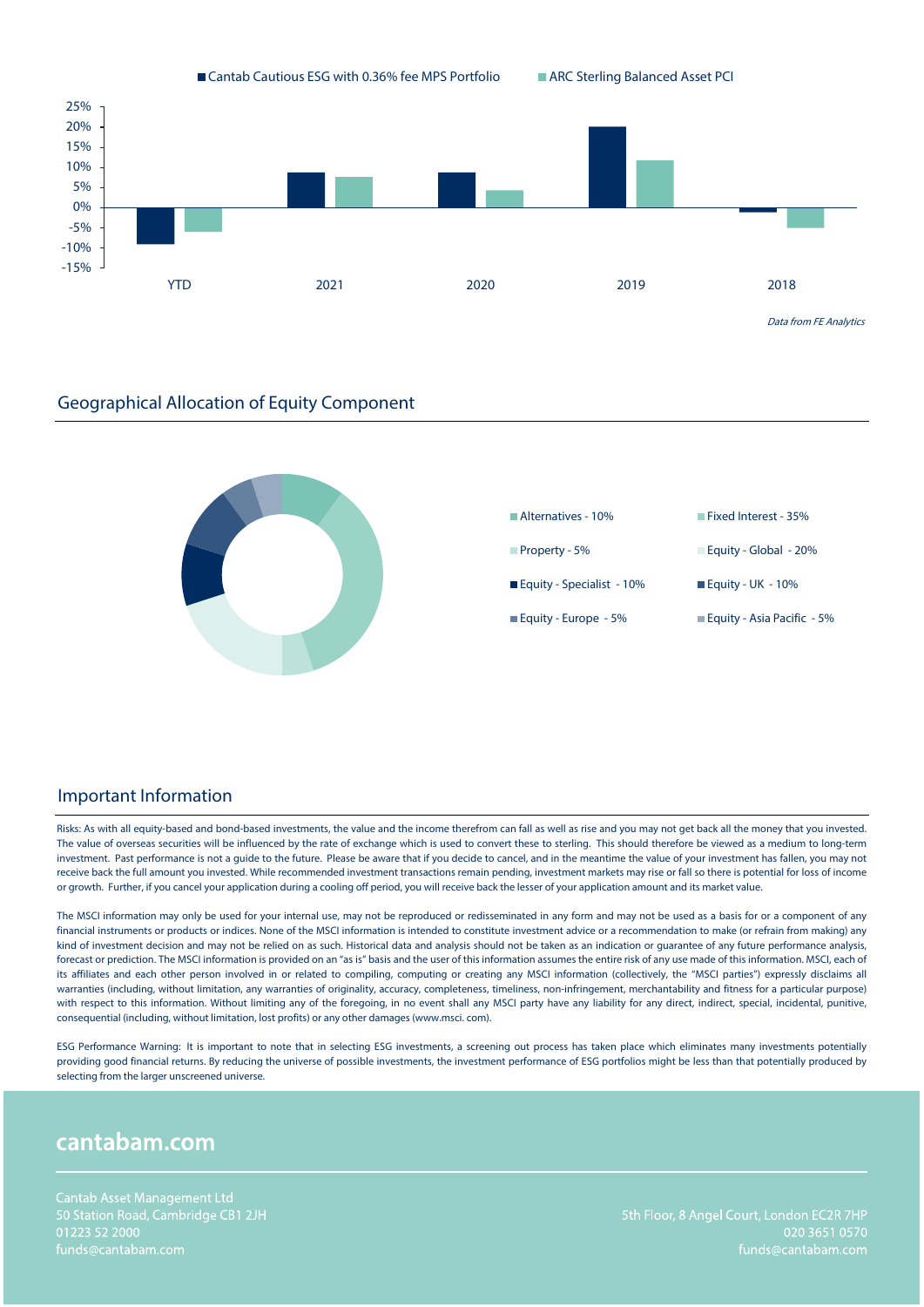# Cantab 'Moderate' ESG Portfolio

Factsheet - June 2022 All data as at 31 May 2022

Moderate portfolios include a substantial holding in UK and overseas equities, in addition to a significant proportion of loans to governments and companies. Typical long-term asset allocation of 60% equities, 40% in assets such as fixed interest, property and alternatives.

#### **Cumulative Performance (%)**

|                                         |        |      |      |                  |                          | Transact             |
|-----------------------------------------|--------|------|------|------------------|--------------------------|----------------------|
|                                         | 1vr    | 3vr  | 5vr  | 10 <sub>vr</sub> | <b>Annual Yield</b>      | 1.40% (historic)     |
| Cantab 'Moderate' ESG <sup>'</sup>      | $-1.4$ | 25.4 |      | $\sim$           | <b>Annual Volatility</b> | 9.20% (since in      |
| <b>MSCI PIMFA Income</b>                | 0.5    | 14.8 | 22.2 | 90.7             |                          | Cantab charge        |
| ARC Sterling Steady Growth <sup>2</sup> | $-1.5$ | 14.6 | 19.8 | 84.2             | <b>Charges</b>           | Average fund fo<br>. |



# Cantab **ASSET MANAGEMENT**

### Portfolio Objective **Fund Information**

| <b>Launch Date</b>             | 23 January 2020                                                                                                              |
|--------------------------------|------------------------------------------------------------------------------------------------------------------------------|
| <b>Benchmarks</b>              | MSCI PIMEA Income<br><b>ARC Sterling Steady Growth</b>                                                                       |
| <b>Platforms</b>               | Managed Portfolio Service available<br>on Abrdn Wrap, Aegon ARC, Aviva,<br>M&G Wealth, Novia, Quilter and<br><b>Transact</b> |
| <b>Annual Yield</b>            | 1.40% (historic)                                                                                                             |
| <b>Annual Volatility</b>       | 9.20% (since inception)                                                                                                      |
| <b>Charges</b>                 | Cantab charge 0.36% (no VAT)<br>Average fund fee/OCF 0.85%<br>Relevant platform charge                                       |
| Rebalancing<br><b>Strategy</b> | Monthly rebalancing 0.50% tolerance<br>per holding (platform-permitting)                                                     |
| <b>Currency</b>                | f GBP                                                                                                                        |

### Investment Team



**David Saunderson** Chief Executive

**Dr Jeremy Davis**  Managing Director



**Leah Bramwell**  Chartered Financial Analyst

## Discrete Performance (%)

|                                         | <b>YTD</b> | 2021 | 2020 | 2019    | 2018   | $2017*$ |
|-----------------------------------------|------------|------|------|---------|--------|---------|
| Cantab 'Moderate' ESG <sup>'</sup>      | $-9.1$     | 11.3 | 12.9 | 21.1    | $-0.9$ | 6.1     |
| <b>MSCI PIMFA Income</b>                | -4.8       | 10.4 | 1.9  | $-15.1$ | $-4.6$ | 5.2     |
| ARC Sterling Steady Growth <sup>2</sup> | $-7.0$     | 10.2 | 4.6  | 15.0    | $-5.6$ | 4.1     |

\*Performance from 30/06/2017 to 31/12/2017.

<sup>1</sup> All data before the launch date of 23/01/20 is back-tested data and does not represent actual performance of the model.

 $2^2$  ARC data for the most recent quarter is based on estimates and is subject to change.

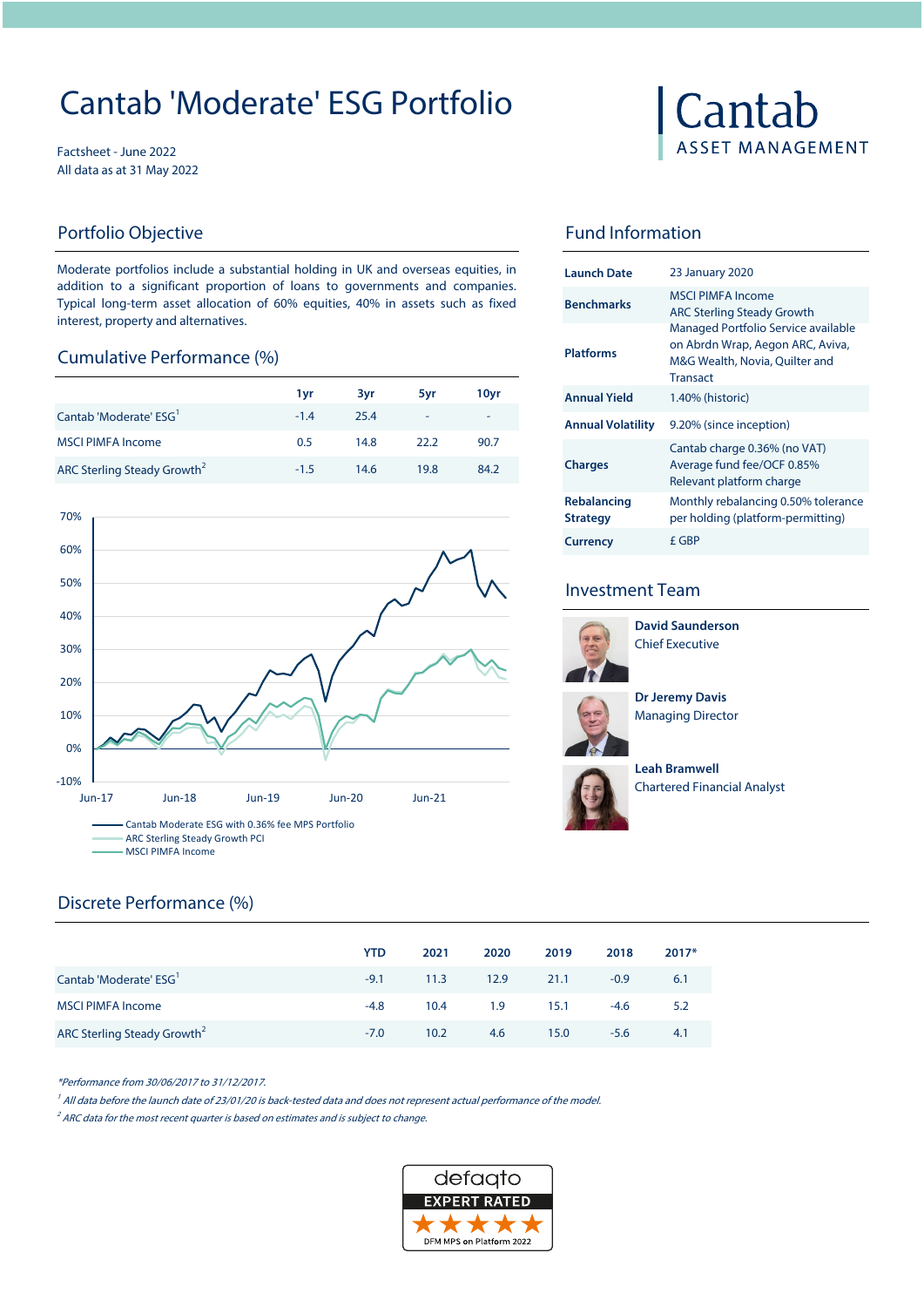



#### Important Information

Risks: As with all equity-based and bond-based investments, the value and the income therefrom can fall as well as rise and you may not get back all the money that you invested. The value of overseas securities will be influenced by the rate of exchange which is used to convert these to sterling. This should therefore be viewed as a medium to long-term investment. Past performance is not a guide to the future. Please be aware that if you decide to cancel, and in the meantime the value of your investment has fallen, you may not receive back the full amount you invested. While recommended investment transactions remain pending, investment markets may rise or fall so there is potential for loss of income or growth. Further, if you cancel your application during a cooling off period, you will receive back the lesser of your application amount and its market value.

The MSCI information may only be used for your internal use, may not be reproduced or redisseminated in any form and may not be used as a basis for or a component of any financial instruments or products or indices. None of the MSCI information is intended to constitute investment advice or a recommendation to make (or refrain from making) any kind of investment decision and may not be relied on as such. Historical data and analysis should not be taken as an indication or quarantee of any future performance analysis, forecast or prediction. The MSCI information is provided on an "as is" basis and the user of this information assumes the entire risk of any use made of this information. MSCI, each of its affiliates and each other person involved in or related to compiling, computing or creating any MSCI information (collectively, the "MSCI parties") expressly disclaims all warranties (including, without limitation, any warranties of originality, accuracy, completeness, timeliness, non-infringement, merchantability and fitness for a particular purpose) with respect to this information. Without limiting any of the foregoing, in no event shall any MSCI party have any liability for any direct, indirect, special, incidental, punitive, consequential (including, without limitation, lost profits) or any other damages (www.msci. com).

ESG Performance Warning: It is important to note that in selecting ESG investments, a screening out process has taken place which eliminates many investments potentially providing good financial returns. By reducing the universe of possible investments, the investment performance of ESG portfolios might be less than that potentially produced by selecting from the larger unscreened universe.

# cantabam.com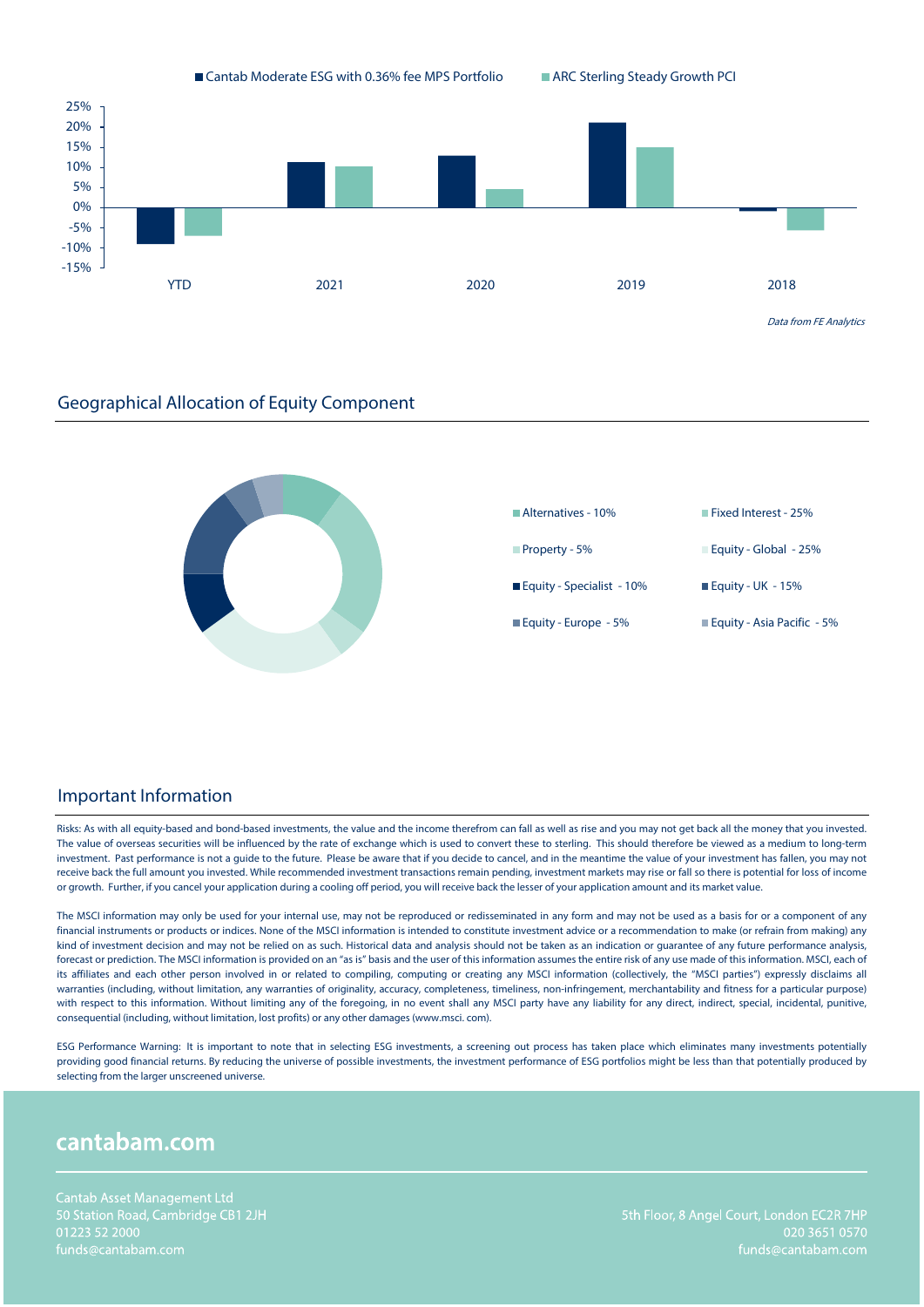# Cantab 'Balanced' ESG Portfolio

Factsheet - June 2022 All data as at 31 May 2022

Balanced portfolios typically contain exposure to major overseas markets, with some exposure to the shares of companies in higher risk developing countries and emerging markets. Typical long-term asset allocation of 75% equities, 25% in assets such as fixed interest, property and alternatives.

#### Cumulative Performance (%)

|                                         |        |      |        |        |                          | Fransact                 |  |
|-----------------------------------------|--------|------|--------|--------|--------------------------|--------------------------|--|
|                                         | 1 vr   | 3vr  | 5vr    | 10vr   | <b>Annual Yield</b>      | 1.27% (historic)         |  |
| Cantab 'Balanced' ESG <sup>'</sup>      | $-2.0$ | 27.1 | $\sim$ | $\sim$ | <b>Annual Volatility</b> | 10.53% (since inception) |  |
| <b>MSCI PIMFA Balanced</b>              | 2.0    | 17.8 | 26.1   | 111.5  |                          | Cantab charge 0.36% (no  |  |
| ARC Sterling Steady Growth <sup>2</sup> | $-1.5$ | 14.6 | 19.8   | 84.2   | <b>Charges</b>           | Average fund fee/OCF 0   |  |



# Cantab **ASSET MANAGEMENT**

### Portfolio Objective **Fund Information**

| Launch Date                    | <b>23 January 2020</b>                                                                                                       |
|--------------------------------|------------------------------------------------------------------------------------------------------------------------------|
| <b>Benchmarks</b>              | <b>MSCLPIMEA Balanced</b><br><b>ARC Sterling Steady Growth</b>                                                               |
| <b>Platforms</b>               | Managed Portfolio Service available<br>on Abrdn Wrap, Aegon ARC, Aviva,<br>M&G Wealth, Novia, Quilter and<br><b>Transact</b> |
| <b>Annual Yield</b>            | 1.27% (historic)                                                                                                             |
| <b>Annual Volatility</b>       | 10.53% (since inception)                                                                                                     |
| <b>Charges</b>                 | Cantab charge 0.36% (no VAT)<br>Average fund fee/OCF 0.91%<br>Relevant platform charge                                       |
| Rebalancing<br><b>Strategy</b> | Monthly rebalancing 0.50% tolerance<br>per holding (platform-permitting)                                                     |
| <b>Currency</b>                | £ GBP                                                                                                                        |

### Investment Team



**David Saunderson** Chief Executive





**Leah Bramwell**  Chartered Financial Analyst

# Discrete Performance (%)

|                                         | <b>YTD</b> | 2021 | 2020     | 2019 | 2018   | $2017*$ |
|-----------------------------------------|------------|------|----------|------|--------|---------|
| Cantab 'Balanced' ESG <sup>'</sup>      | $-10.6$    | 13.5 | 13.9     | 22.9 | $-1.1$ | 6.9     |
| <b>MSCI PIMFA Balanced</b>              | $-4.7$     |      | 12.5 1.9 | 16.2 | $-4.8$ | 5.5     |
| ARC Sterling Steady Growth <sup>2</sup> | $-7.0$     | 10.2 | 4.6      | 15.0 | $-5.6$ | 4.1     |

\*Performance from 30/06/2017 to 31/12/2017.

<sup>1</sup> All data before the launch date of 23/01/20 is back-tested data and does not represent actual performance of the model.

 $2^2$  ARC data for the most recent quarter is based on estimates and is subject to change.

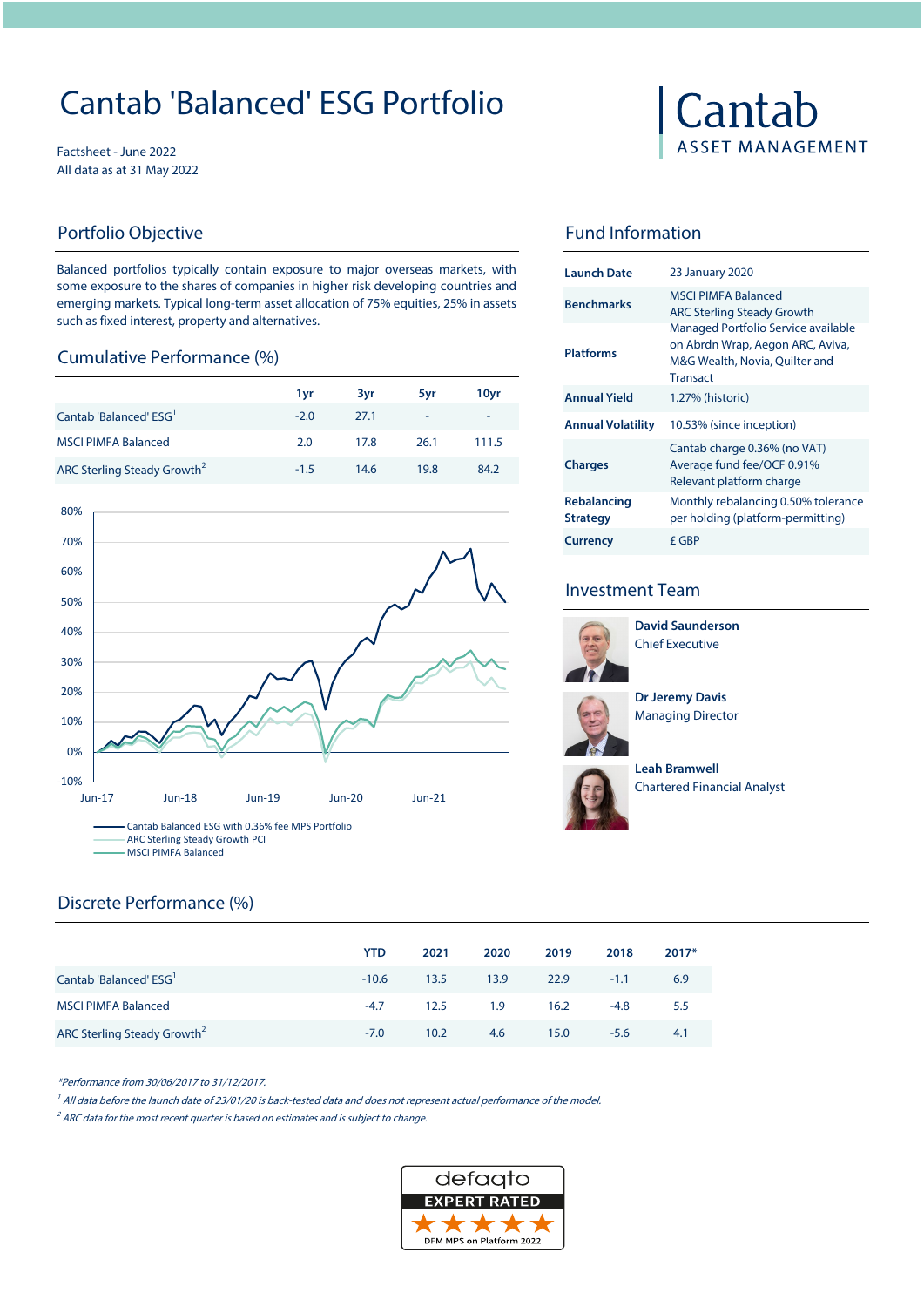



#### Important Information

Risks: As with all equity-based and bond-based investments, the value and the income therefrom can fall as well as rise and you may not get back all the money that you invested. The value of overseas securities will be influenced by the rate of exchange which is used to convert these to sterling. This should therefore be viewed as a medium to long-term investment. Past performance is not a guide to the future. Please be aware that if you decide to cancel, and in the meantime the value of your investment has fallen, you may not receive back the full amount you invested. While recommended investment transactions remain pending, investment markets may rise or fall so there is potential for loss of income or growth. Further, if you cancel your application during a cooling off period, you will receive back the lesser of your application amount and its market value.

The MSCI information may only be used for your internal use, may not be reproduced or redisseminated in any form and may not be used as a basis for or a component of any financial instruments or products or indices. None of the MSCI information is intended to constitute investment advice or a recommendation to make (or refrain from making) any kind of investment decision and may not be relied on as such. Historical data and analysis should not be taken as an indication or quarantee of any future performance analysis, forecast or prediction. The MSCI information is provided on an "as is" basis and the user of this information assumes the entire risk of any use made of this information. MSCI, each of its affiliates and each other person involved in or related to compiling, computing or creating any MSCI information (collectively, the "MSCI parties") expressly disclaims all warranties (including, without limitation, any warranties of originality, accuracy, completeness, timeliness, non-infringement, merchantability and fitness for a particular purpose) with respect to this information. Without limiting any of the foregoing, in no event shall any MSCI party have any liability for any direct, indirect, special, incidental, punitive, consequential (including, without limitation, lost profits) or any other damages (www.msci. com).

ESG Performance Warning: It is important to note that in selecting ESG investments, a screening out process has taken place which eliminates many investments potentially providing good financial returns. By reducing the universe of possible investments, the investment performance of ESG portfolios might be less than that potentially produced by selecting from the larger unscreened universe.

# cantabam.com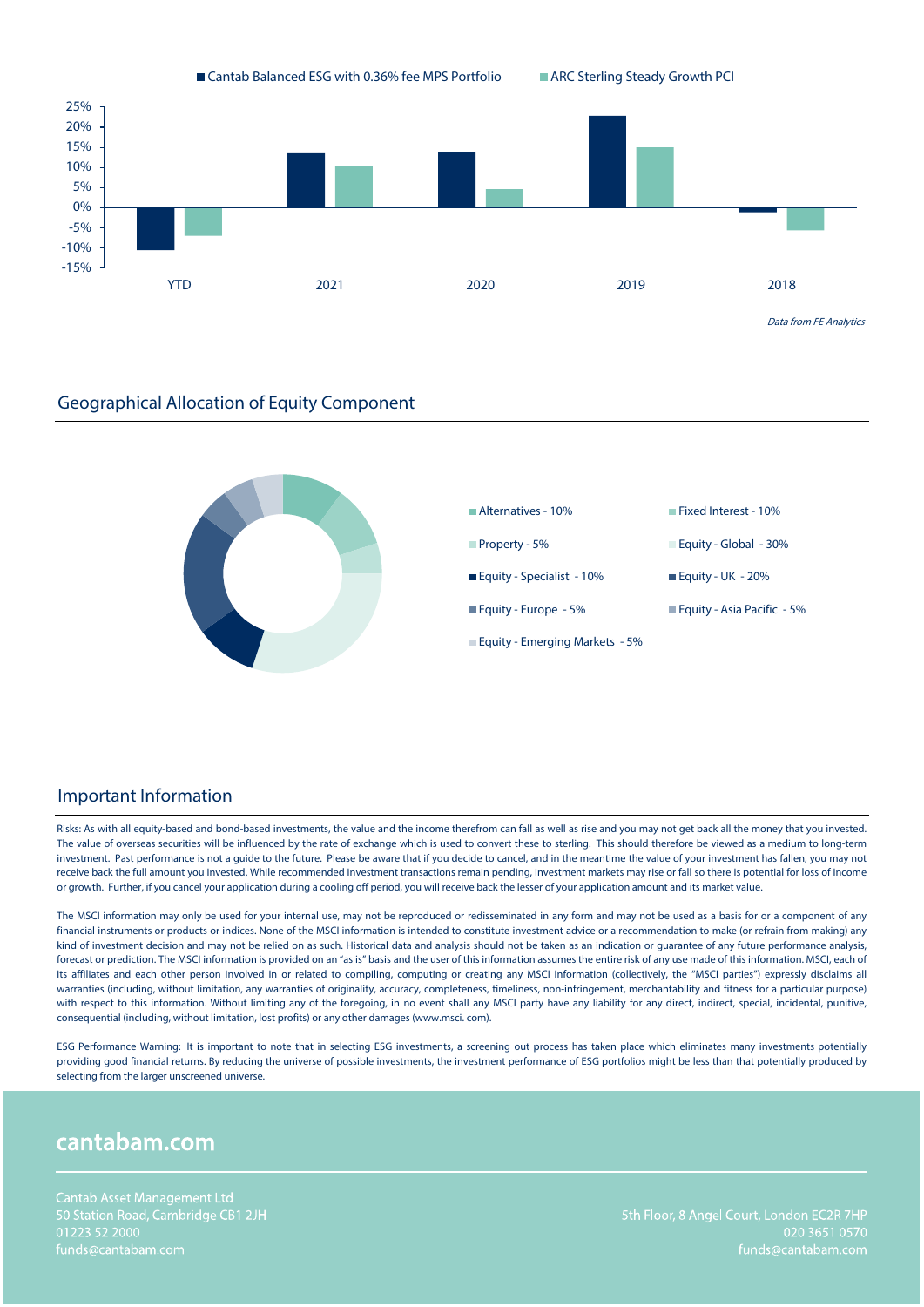# Cantab 'Adventurous' ESG Portfolio

Factsheet - June 2022 All data as at 31 May 2022

Adventurous portfolios typically contain a substantial exposure to major overseas markets, with some exposure to the shares of companies in higher risk developing countries and emerging markets. Typical long-term asset allocation of 90% equities, 10% in assets such as fixed interest, property and alternatives.

#### Cumulative Performance (%)

|                                       |        |      |      |                          |                          | Transact                                             |  |
|---------------------------------------|--------|------|------|--------------------------|--------------------------|------------------------------------------------------|--|
|                                       | 1 vr   | 3vr  | 5vr  | 10yr                     | <b>Annual Yield</b>      | 1.01% (historic)                                     |  |
| Cantab 'Adventurous' ESG'             | $-2.7$ | 27.7 | ÷.   | $\overline{\phantom{0}}$ | <b>Annual Volatility</b> | 11.07% (since inception)                             |  |
| <b>MSCI PIMFA Growth</b>              | 4.6    | 24.0 | 33.6 | 136.6                    |                          | Cantab charge 0.36% (no                              |  |
| ARC Sterling Equity Risk <sup>2</sup> | $-2.2$ | 18.2 | 24.7 | 105.9                    | <b>Charges</b>           | Average fund fee/OCF 0.9<br>Relevant platform charge |  |



## Discrete Performance (%)

|                                       | <b>YTD</b> | 2021 | 2020 | 2019 | 2018   | $2017*$ |
|---------------------------------------|------------|------|------|------|--------|---------|
| Cantab 'Adventurous' ESG <sup>'</sup> | $-11.5$    | 14.5 | 15.5 | 21.8 | $-0.8$ | 7.3     |
| <b>MSCI PIMFA Growth</b>              | $-3.8$     | 15.9 | 2.2  | 18.2 | $-5.5$ | 6.2     |
| ARC Sterling Equity Risk <sup>2</sup> | $-8.2$     | 12.3 | 5.8  | 18.0 | $-6.5$ | 5.0     |

\*Performance from 30/06/2017 to 31/12/2017.

<sup>1</sup> All data before the launch date of 23/01/20 is back-tested data and does not represent actual performance of the model.

 $2^2$  ARC data for the most recent quarter is based on estimates and is subject to change.





### Portfolio Objective **Fund Information**

| Launch Date                    | <b>23 January 2020</b>                                                                                                       |
|--------------------------------|------------------------------------------------------------------------------------------------------------------------------|
| <b>Benchmarks</b>              | MSCI PIMEA Growth<br><b>ARC Sterling Equity Risk</b>                                                                         |
| <b>Platforms</b>               | Managed Portfolio Service available<br>on Abrdn Wrap, Aegon ARC, Aviva,<br>M&G Wealth, Novia, Quilter and<br><b>Transact</b> |
| <b>Annual Yield</b>            | 1.01% (historic)                                                                                                             |
| Annual Volatility              | 11.07% (since inception)                                                                                                     |
| <b>Charges</b>                 | Cantab charge 0.36% (no VAT)<br>Average fund fee/OCF 0.94%<br>Relevant platform charge                                       |
| Rebalancing<br><b>Strategy</b> | Monthly rebalancing 0.50% tolerance<br>per holding (platform-permitting)                                                     |
| <b>Currency</b>                | f GBP                                                                                                                        |

### Investment Team



**David Saunderson** Chief Executive





**Leah Bramwell**  Chartered Financial Analyst